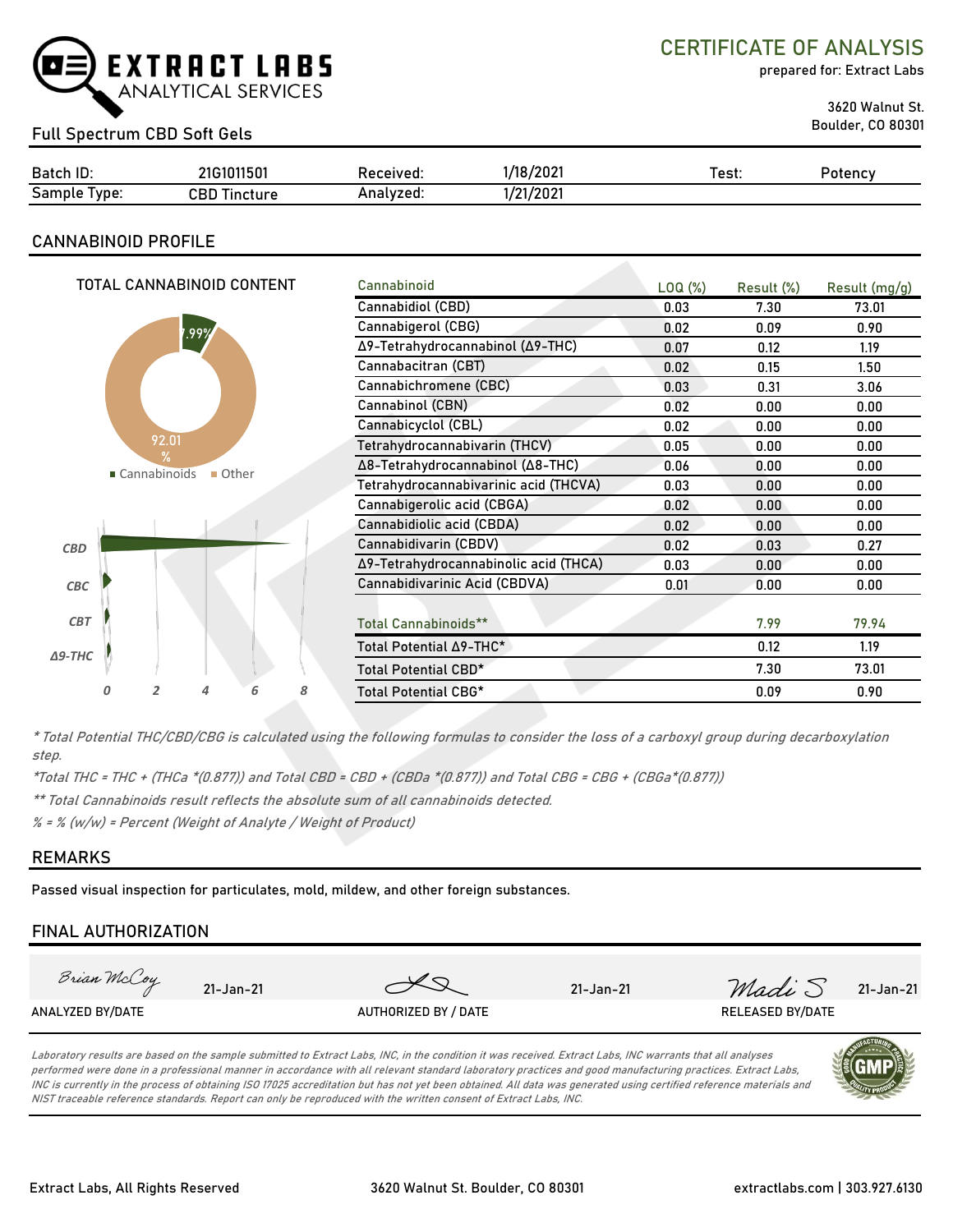

CERTIFICATE OF ANALYSIS

#### prepared for: EXTRACT LABS *3620 WALNUT STREET BOULDER, CO 80301*

#### Full Spectrum CBD Soft Gels

| <b>Batch ID:</b> | 21G1011501                    | Test ID:   | T000119511            |
|------------------|-------------------------------|------------|-----------------------|
| Type:            | Concentrate                   | Submitted: | 01/18/2021 @ 11:50 AM |
| Test:            | <b>Microbial Contaminants</b> | Started:   | 1/19/2021             |
| Method:          | TM24, TM25, TM26, TM27, TM28  | Reported:  | 1/22/2021             |
|                  |                               |            |                       |

# MICROBIAL CONTAMINANTS

| Contaminant                    | Result (CFU/g)* |
|--------------------------------|-----------------|
| <b>Total Aerobic Count**</b>   | None Detected   |
| <b>Total Coliforms**</b>       | None Detected   |
| <b>Total Yeast and Molds**</b> | None Detected   |
| E. coli                        | Absent          |
| E. coli (STEC)                 | None Detected   |
| <b>Salmonella</b>              | None Detected   |

*\* CFU/g = Colony Forming Unit per Gram*

*\*\* Values recorded in scientific notation, a common microbial practice of expressing numbers that are too large to be conveniently* 

 *written in decimal form.*

*Examples: 10^2 = 100 CFU 10^3 = 1,000 CFU 10^4 = 10,000 CFU 10^5 = 100,000 CFU*

#### NOTES:

TYM: None Detected Free from visual mold, mildew, and foreign matter Total Aerobic: None Detected Coliforms: None Detected

# FINAL APPROVAL



Sarah Henning 22-Jan-2021 5:06 PM

Den Miton

Ben Minton 22-Jan-2021 8:54 PM

#### PREPARED BY / DATE APPROVED BY / DATE

*Testing results are based solely upon the sample submitted to Botanacor Laboratories, LLC, in the condition it was received. Botanacor Laboratories,*  LLC warrants that all analytical work is conducted professionally in accordance with all applicable standard laboratory practices using validated *methods. Data was generated using an unbroken chain of comparison to NIST traceable Reference Standards and Certified Reference Materials. This report may not be reproduced, except in full, without the written approval of Botanacor Laboratories, LLC. ISO/IEC 17025:2005 Accredited A2LA Certificate Number 4329.03. Testing associated with this certificate of analysis performed by an external ISO17025 accredited provider.*



Botanacor Laboratories™, All Rights Reserved | 1301 S Jason St Unit K, Denver, CO 80223 | 888.800.8223 | www.botanacor.com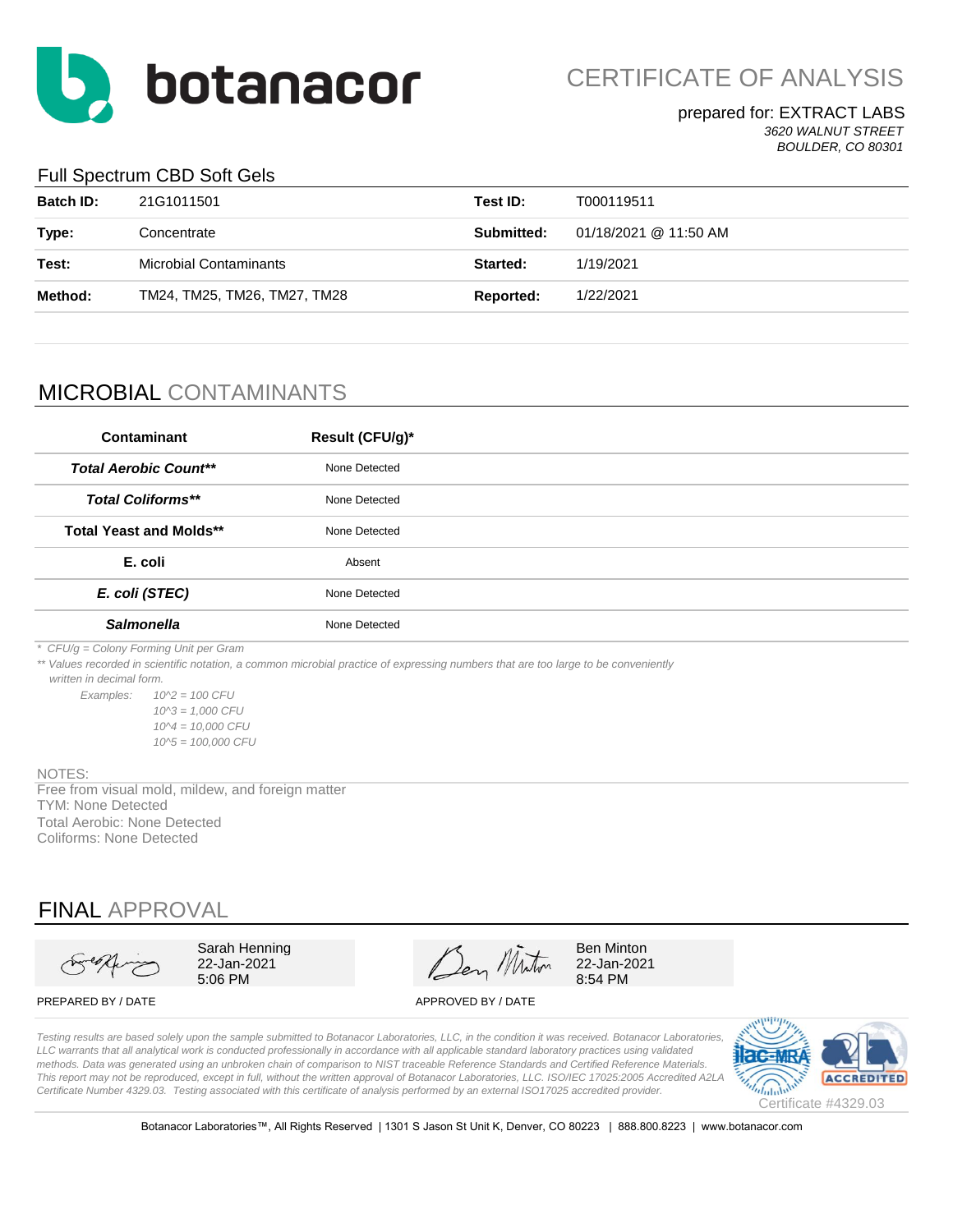

CERTIFICATE OF ANALYSIS

prepared for: Extract Labs

 3620 Walnut St. Boulder, CO 80301

#### Full Spectrum CBD Soft Gels

| <b>Batch</b><br>ı ID:     | $-24504$<br>71G16<br>115U | eceived:  | 3/202<br>/18 | est: | Solvents<br>`ິ ⊓!…<br 0 م |
|---------------------------|---------------------------|-----------|--------------|------|---------------------------|
| $\sim$<br>Sample<br>lvpe: | 7BD.<br>Gel<br>Soft.      | Analvzed: | /2021<br>חרו |      |                           |

#### RESIDUAL SOLVENTS

| <b>SOLVENT</b>           | <b>REPORTABLE RANGE</b> | <b>RESULT</b> (ppm) |
|--------------------------|-------------------------|---------------------|
| Acetone                  | 100-1000                | 0.00                |
| Acetonitrile             | 100-1000                | 0.00                |
| Benzene                  | $0.2 - 4$               | 0.00                |
| <b>Butanes</b>           | 100-1000                | 0.00                |
| Ethanol                  | 100-1000                | 0.00                |
| <b>Ethyl Acetate</b>     | 100-1000                | 0.00                |
| Heptane                  | 100-1000                | 0.00                |
| <b>Hexanes</b>           | $6 - 120$               | 0.00                |
| <b>Isopropyl Alcohol</b> | 100-1000                | 0.00                |
| Methanol                 | 100-1000                | 0.00                |
| Pentane                  | 100-1000                | 0.00                |
| Propane                  | 100-1000                | 0.00                |
| Toluene                  | $18 - 360$              | 0.00                |
| Xylenes                  | 43-860                  | 0.00                |
|                          |                         |                     |

#### REMARKS

Passed visual inspection for particulates, mold, mildew, and other foreign substances.

#### FINAL AUTHORIZATION

Brian McCoy

20-Jan-21 20-Jan-21  $\sqrt{2}$  20-Jan-21  $\mathcal{M}$ adi S 20-Jan-21

ANALYZED BY/DATE AUTHORIZED BY / DATE AUTHORIZED BY / DATE RELEASED BY/DATE

Laboratory results are based on the sample submitted to Extract Labs, INC, in the condition it was received. Extract Labs, INC warrants that all analyses performed were done in a professional manner in accordance with all relevant standard laboratory practices and good manufacturing practices. Extract Labs, INC is currently in the process of obtaining ISO 17025 accreditation but has not yet been obtained. All data was generated using certified reference materials and NIST traceable reference standards. Report can only be reproduced with the written consent of Extract Labs, INC.